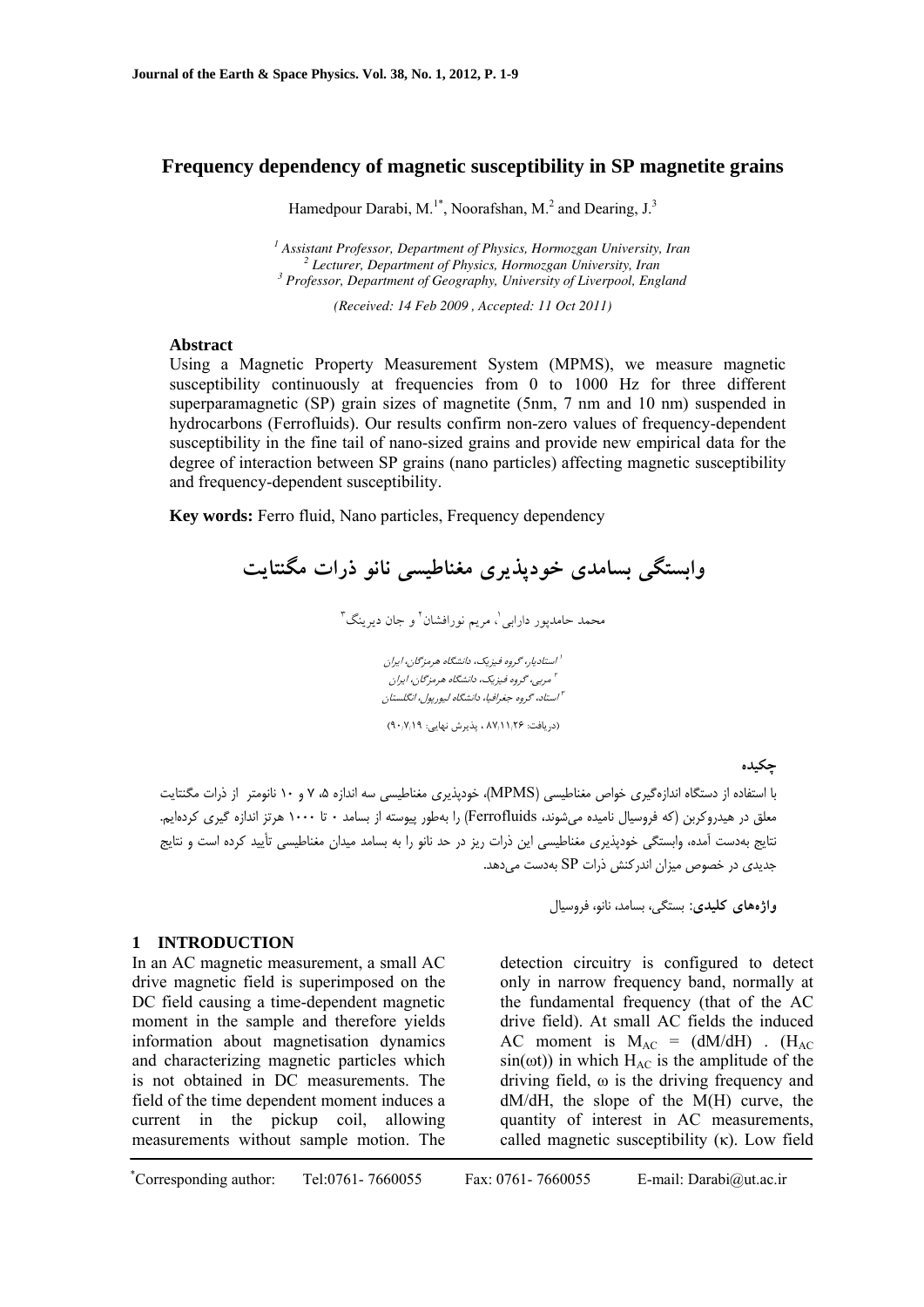magnetic AC susceptibility (κ) measurements can also help to identify the concentration and grain size distribution of ferromagnetic minerals in a sample (Thompson and Oldfield, 1986). Frequency dependency of magnetic grains measured, ( $\kappa_{\text{fd}}\% = (\kappa_{\text{lf}} - \kappa_{\text{hf}})$  $\kappa_{\text{lf}}$  )\*100), at two frequencies (low frequency,  $\kappa$ <sub>If</sub>, and high frequency,  $\kappa$ <sub>hf</sub>, magnetic field) shows considerable variation with grain size, especially across the superparamagnetic (SP) and stable single domain (SSD) boundary (Dearing *et al.,* 1996). The effect of interaction on magnetic properties is explicitly discussed by some people (Dormann et al., 1999; Virdee, 1999; Muxworthy, 2001). Muxworthy (2001) examined weak interaction for an assemblage of grains near SP-SSD threshold (known as  $V<sub>b</sub>$ , blocking volume) and showed that weak interaction increase anisotropy between SP grains, it consequently decreases  $V<sub>b</sub>$  and the effect of this decrease is to reduce both κ and  $\kappa_{\text{fd}}\%$ . The useful distinction is made between dynamic interactions among unblocked SP grains where  $V_b$  is reduced, and static interactions between blocked SP grains where  $V<sub>b</sub>$  is increased. This is also described in details by Muxworthy (2001).

Nano-scale phenomena make testing theory through empirical analyses challenging. In this work we use a limited number of controlled grain size samples of dried ferrofluids (DFF) to determine: first, κ  $_{\text{fd}}$ % values as a function of grain size in the range of 5-10 nm; second, the effect of grain interaction on  $\kappa_{fd}$ %; and third, the effect of grain size distribution on  $\kappa_{\text{fd}}$ % values in a mixed sample.

# **2 METHODS AND MATERIALS**

Ferrofluids (FF) are concentrated fluids consist of nanometre sized magnetic particles held in suspension in a carrier liquid. They have been coated by a surface active layer to reduce the effect of static interaction. The carrier liquid is selected to meet particular application that in this work is non-magnetic hydrocarbon liquid. FF packages were obtained from the Liquid Research Limited Company (www.liquidsresearch.com) consisting of spherical magnetite  $(Fe<sub>3</sub>O<sub>4</sub>)$ grains. Three samples were used in the study (Table1), with different mean grain diameters (5 nm, 7 nm and 10 nm). The variance in size for each sample is small  $(1sd \sim 0.45 \text{ nm})$ which means that none of the samples should contain grain sizes normally associated with maximum κ  $_{fd}$ % at the viscous SP/SSD boundary.

Sample preparation for magnetic susceptibility measurements of ferrofluids using the MPMS requires careful consideration. If the measurements are to provide valid inference about the magnetic behaviour of nano-sized grains in natural soils and sediments, normally in dried form, FF samples should also be dried (Maher, 1988). To address this we made measurements on both original wet FF and DF, assuming that drying will reduce intergrain distances and increase selfdemagnetizing effects. Figure 1 shows test measurements for 7 nm samples in FF and DF states. Although it shows a  $60\%$ reduction in the slope of the κ-logf curve for DF compared to FF (this will be discussed further in the following section), but both curves show similar behaviour with matching peaks, therefore the rest of measurements are performed on DF samples. DF samples were produced using a procedure in an argon vacuum so as to avoid the risk of magnetite oxidation.

| <b>Product code</b> | <b>Magnetite</b><br>Content by weight | <b>Boiling Point</b> | <b>Specific</b><br>gravity | Viscosity<br>at $27^{\circ}$ C | <b>Saturation Magnetisation of</b><br>magnetic concentration $(G)$ |
|---------------------|---------------------------------------|----------------------|----------------------------|--------------------------------|--------------------------------------------------------------------|
| <b>FHJS1</b> (10nm) | $< 20\%$                              | $\leq$ 200 °C        | $0.9 - 1.0$                | $\leq 5$ cp                    | 200                                                                |
| FHYs1(7nm)          | $< 10\%$                              | $180 - 200$ °C       | $0.9 - 1.0$                | $\leq 5$ cp                    | 200                                                                |
| FHYS1(5nm)          | $< 10\%$                              | $180 - 200$ °C       | $0.9 - 1.0$                | $\leq 5$ cp                    | 200                                                                |

**Table1.** Ferrofluid specifications provided by the manufacturing company.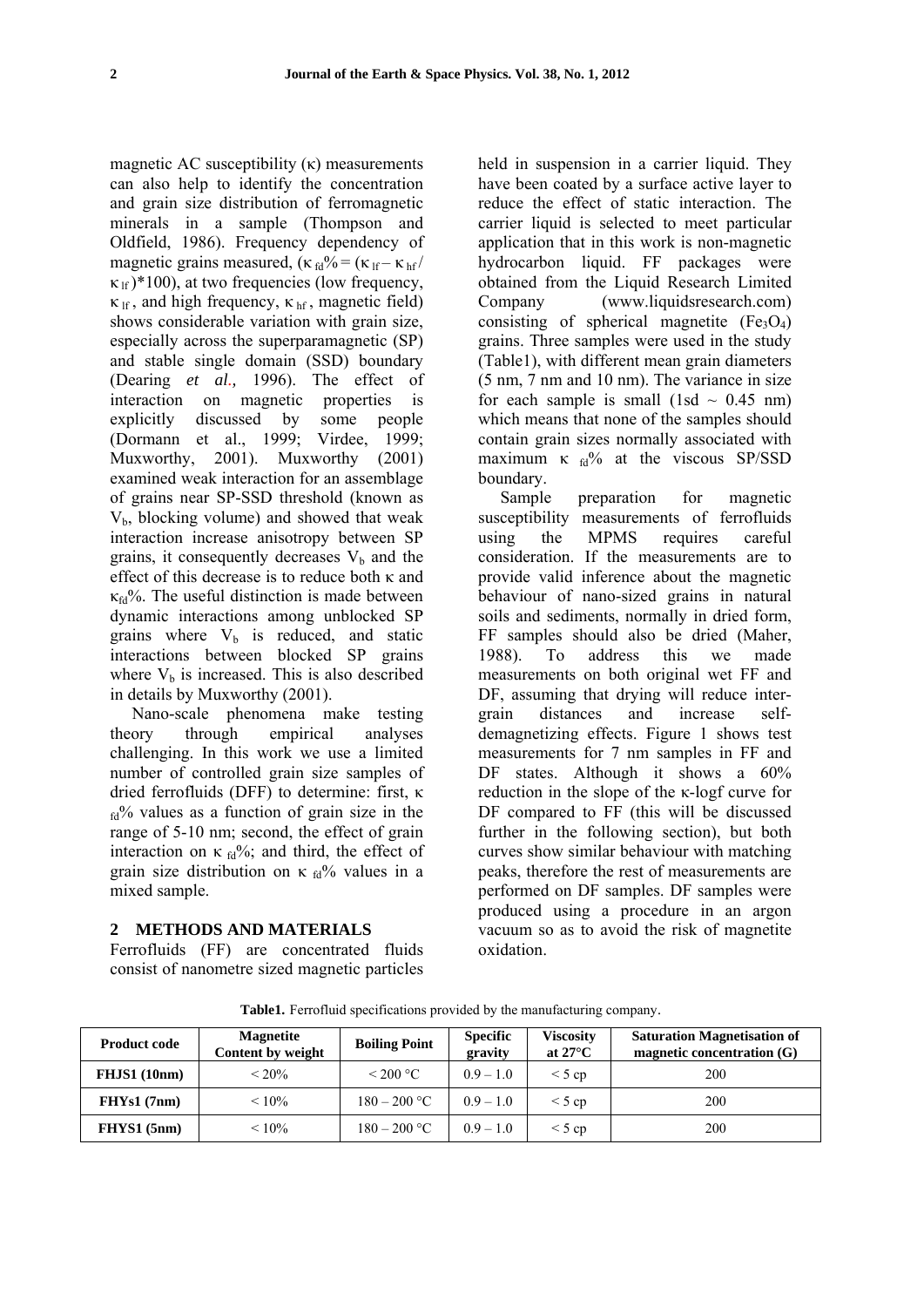Measurements were made on an MPMS system with a 7 Tesla super-conducting magnet (Quantum Design http://www.qdusa.com), capable of making magnetic measurements with an automatic temperature sweep from temperatures at liquid He to room temperature. Measurements in this work have been performed in a constant temperature of 300K. AC susceptibility measurements can be measured at frequencies between 0.1 Hz and 1 kHz with a sensitivity of  $2 \times 10^{-8}$  emu at Zero Tesla. DC magnetization measurements can be performed on this equipment with an absolute sensitivity of  $1 \times 10^{-8}$  emu at 2500 Oe.

κ is measured in a magnetic field with variable frequency (0.1-1000 Hz) for samples of individual mean grain sizes (5 nm, 7 nm and 10 nm). An important element in the theory of frequency-dependent susceptibility is the effect of grain size distribution. Thus, we also create a mixture of the three grain sizes in equal volumes (0.333: 0.333: 0.333) before drying.However, the content of magnetite in the 5 and 7 nm samples by weight is 0.1, and 0.2 for the 10 nm sample. Therefore, the mass of the dried mixed sample consists of two parts of the 10 nm sample and one part of each of the 5 and 7 nm samples. To show the effect of interaction we calculate the susceptibility of a virtual sample by adding the susceptibility values of the three individual FF samples using the same mass ratio as the mixed sample. The virtual sample has the same mass as the mixed sample and therefore its calculated susceptibility can be compared with the mixed susceptibility value.

Three other samples were measured for comparison with the FF: a sample of dysprosium oxide  $(Dy<sub>2</sub>O<sub>3</sub>$ , used as the MPMS calibration sample); a natural hematite crystal; and a natural highly magnetic surface soil from SW England (LZ2-18).



**Figure 1.** Room temperature magnetic susceptibility (κ) measurements in a frequency range (logf) of 0.1 to 1000 Hz for 7nm Ferrofluid and dried Ferrofluid samples.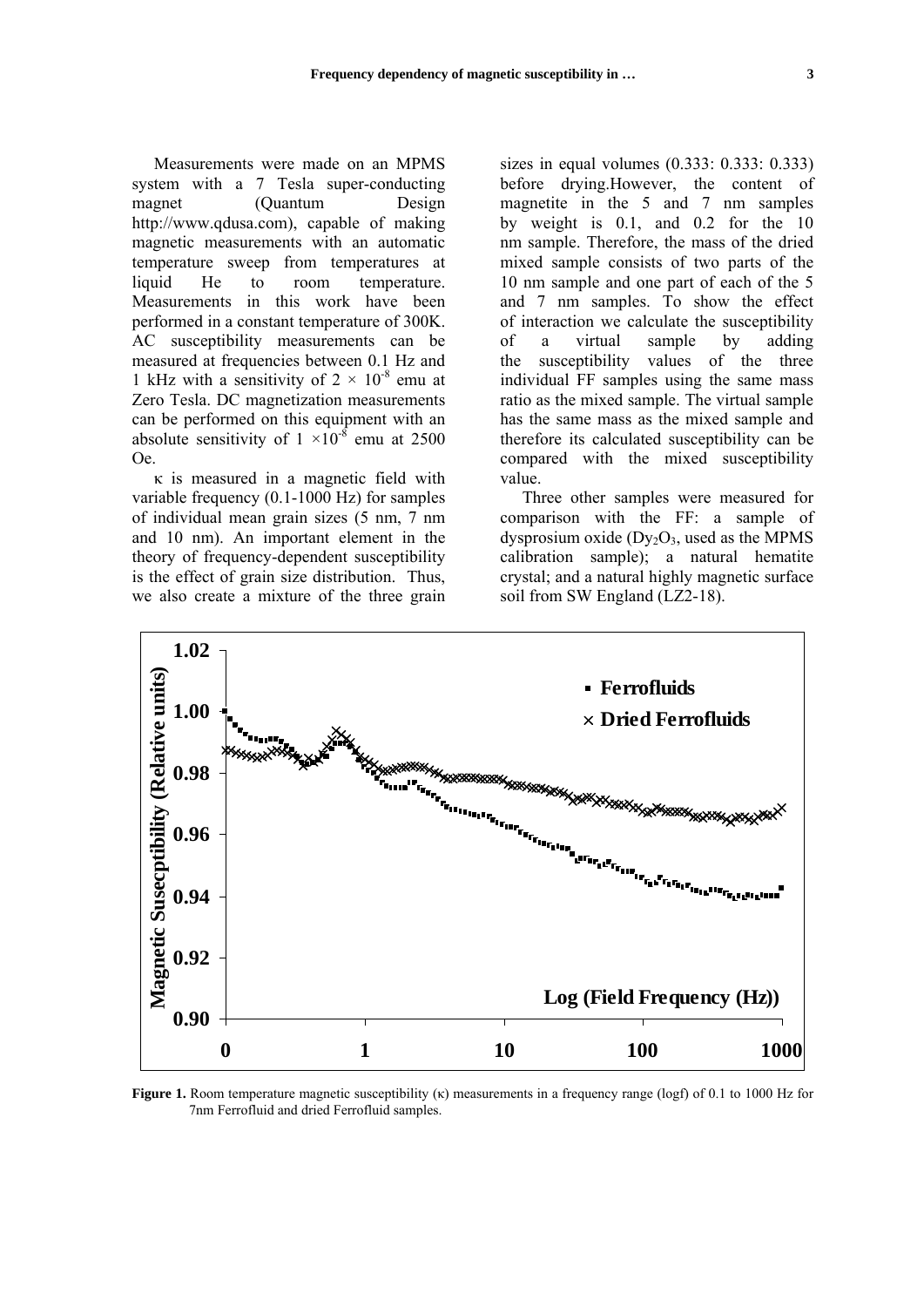### **3 RESULTS AND DISCUSSION**

## **3-1 GRAIN INTERACTION EFFECTS**

The shallower slope for 7 nm DF suggests that enhanced grain interaction through drying causes a relative reduction in  $\kappa_{\text{fd}}\%$  by 50% compared to FF (Figure 2). In the FF, grains are free to move and we may assume that there is no measurable grain interaction. Thus the effect of drying is to reduce  $\kappa_{\text{fd}}\%$ values through an increase in selfdemagnetizing effects, as argued for natural soils (Dearing et al., 1996).

Figure 2 compares the absolute values of magnetisation for the mixed sample, virtual sample and the difference between them. The difference is about  $10^{-3}$  emu for all frequencies which is equivalent to 25-27% of the mixed sample susceptibility value. This difference is  $10^3$  times bigger than the measurement error calculated by MPMS (for mixed data the standard deviation (sd) varies between  $1\times10^{-7}$  to  $3\times10^{-6}$  emus). A noninteractive regime is expected if the difference between the κ of the mixed sample and the virtual sample is within an acceptable error (say 1 sd) of the actual measurements. Therefore our results exhibit an interactive regime.

Slope reduction of the curves in the 7nm test (a consequence of drying and therefore amplifying grain interactions) is consistent with the reduction in  $\kappa$  (seen in Figure 2 to suggest the existence of grain interactions). Therefore, we deduce that the effect of interaction results in the reduction of both κ and  $\kappa_{fd}$ %. This means a probable reduction in  $V<sub>b</sub>$  and consequently a dynamic interaction regime rather than a static one (Muxworthy 2001).

## **3-2 FREQUENCY- DEPENDENT SUSCEPTIBILITY**

Figure 3 shows the κ-logf measurements for dried samples of 5 nm, 7 nm, 10 nm grain sizes, the sample mixture, the  $Dy_2O_3$ sample and the hematite crystal. All samples, except, the 5 nm one show declining κ values with increasing frequency (logf). All the samples show a tendency for a peak in values at relatively low frequencies  $(\sim 2-5)$ Hz) and there is an upward trend in values for the magnetite samples at relatively high ( $\approx$ 500 Hz) frequencies. The similar behaviour for hematite and  $Dy_2O_3$ suggests that these features are probably nonlinear responses of the equipment.



**Figure 2.** Magnetization-logf curves for mixed and virtual samples and the difference between them.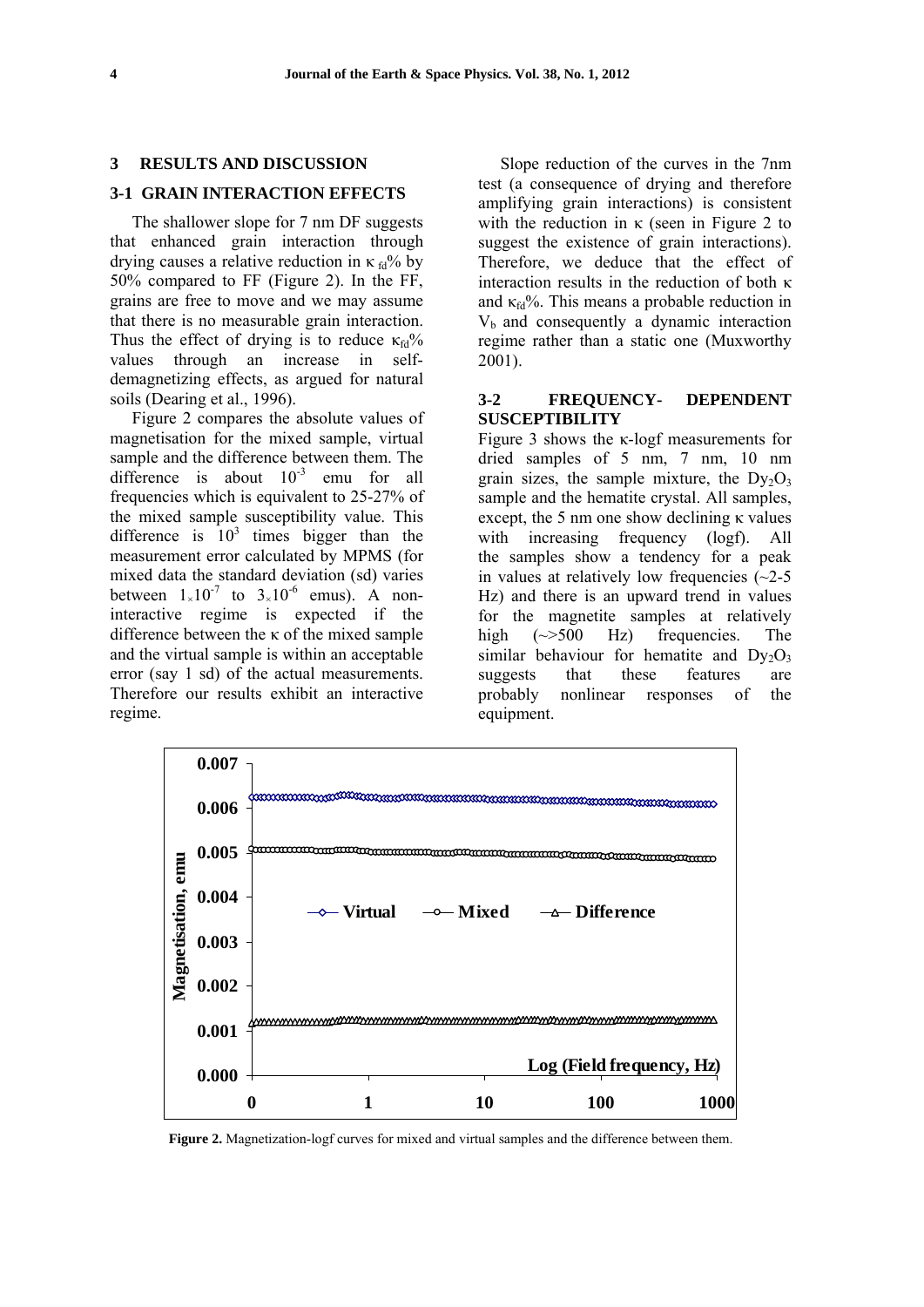The gradient of the curves indicates the degree of frequency dependency. In the frequency range 47-470 Hz, the 5 nm sample shows essentially no frequency dependency effect. But negative slope gradients are observed for the other magnetite samples with the steepest gradient observed in the mixed sample. It is clear that the 5 nm particles are not blocked even up to 1000 Hz, while the negative slopes for the other samples indicate the blocking effect of the larger grains measured in the frequency range 1-850 Hz. Table 2 summarizes the average frequency dependencies  $(\kappa_{fd} %$ <sup>2</sup>%) measured between two frequencies a decade apart of 47- 470 Hz (This decade is chosen to meet the history of the Bartington dual frequencies of 470-4700 Hz and be in the stable varying rang of susceptibilities in Figure 5). Although the dependency is low for the three single grain sizes the values increase roughly

linearly with grain size (Figure 4). The  $\kappa_{\rm fd}$ % values for the mixed sample are higher than the values for any of the single dried samples (Table 2). This suggests that either grain interaction effects are smaller in larger particles or that a mixture of different grain diameters exhibits less grain interaction than a narrower distribution of grain sizes. Natural soil samples contain a wide range of secondary ferrimagnetic minerals across the SP and SSD grain sizes. The MPMS scan of susceptibility (Figure 5) for highly magnetic topsoil from SW England (LZ2-18) shows a large  $\kappa_{fd}$ % value compared to the other samples (8.6 %). A higher  $\kappa_{fd}$ % value for mixed sample (1.4 %) predicts an effective grain size about 10.5 nm (Figure 4). This size can be considered as a measure of grain size distribution width, the wider the grain size distribution the greater the effective grain size.

**Table 2.** Frequency dependency for different grain sizes measured by MPMS.

| Grain size / Sample | <b>Magnetisation</b><br>at $47Hz$ (emu) | at 470 Hz (emu)<br><b>Magnetisation</b> | Frequency dependency $(\kappa_{47}$ -<br>$K_{470}/K_{47}$ *100 |
|---------------------|-----------------------------------------|-----------------------------------------|----------------------------------------------------------------|
| $5 \text{ nm}$      | 7.94E-04                                | 7.95E-04                                | $-0.08004$                                                     |
| $7~\mathrm{nm}$     | 8.98E-04                                | 8.93E-04                                | 0.526281                                                       |
| $10 \text{ nm}$     | 6.97E-03                                | 6.88E-03                                | 1.269431                                                       |
| <b>Mixed</b>        | 4.93E-03                                | 4.86E-03                                | 1.41594                                                        |
| $LZ2-18$            | 8.74E-05                                | 7.99E-05                                | 8.573325                                                       |
| <b>Hematite</b>     | 3.85E-05                                | 3.84E-05                                | 0.288039                                                       |
| Dv2O3               | $2.02E-05$                              | $2.02E-05$                              | 0.103303                                                       |



**Figure 3.** Magnetic susceptibility (κ) versus wave frequency (logf) for three dried Ferrofluids (5nm, 7nm and 10nm), the mixed samples,  $Dy_2O_3$ , and a hematite crystal.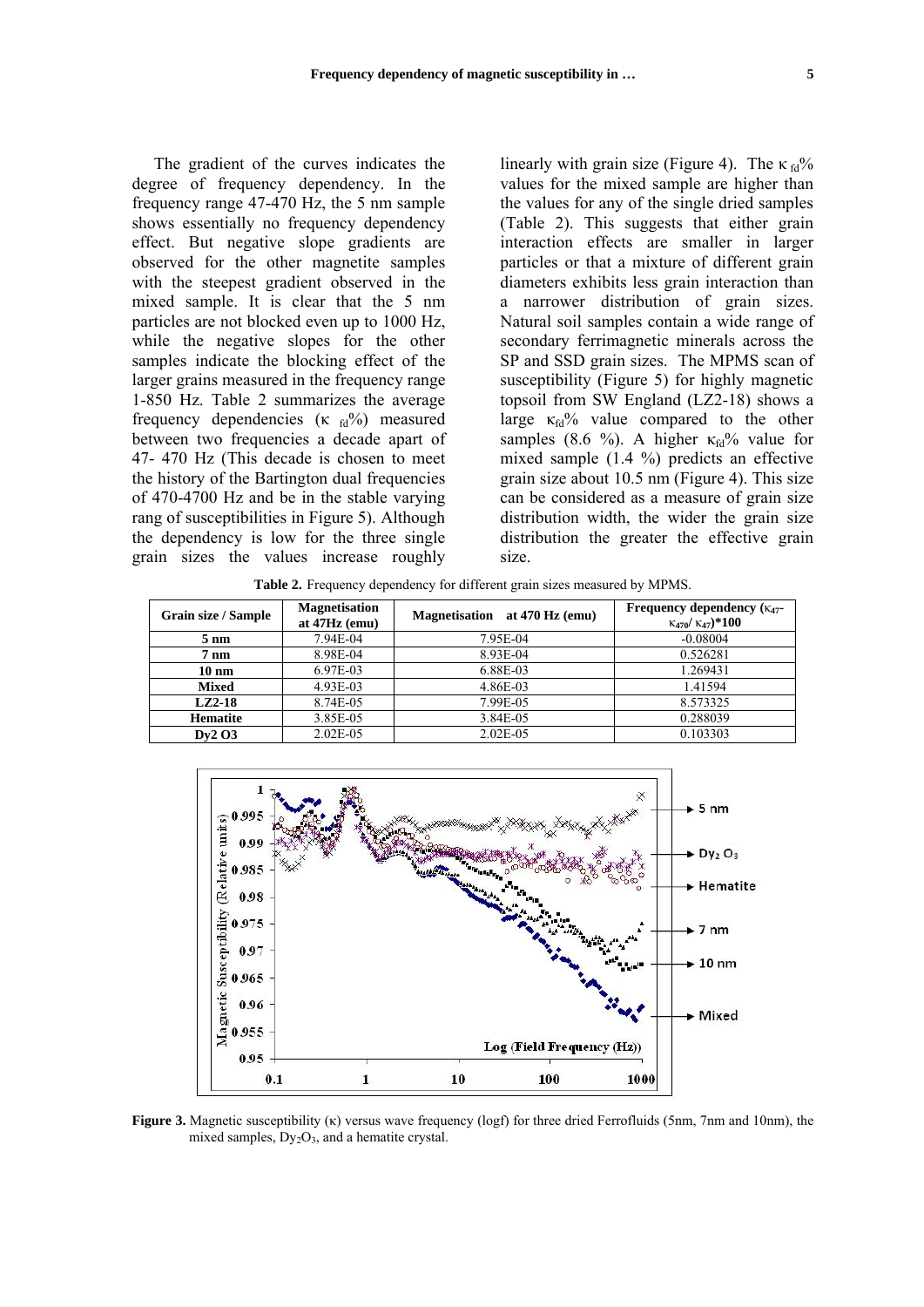

**Figure 4.** Relationship between  $\kappa_{\text{rd}}$ % and grain size samples based on 47-470 Hz frequency range.



**Figure 5.** Comparison of κ-logf curve of LZ2-18 with synthetic samples.

### **3-3 SUSCEPTIBILITY MODELS**

Environmental systems often contain SP grains that show a frequency dependency of magnetic susceptibility in low AC fields. These systems contain grains smaller than SP as well as greater than SSD sizes and they seem to show no frequency dependency

when AC field is applied (Bathal and Stacey, 1969). Therefore  $\kappa_{fd}$ % of SP grains could be an important tool for determining grain size distribution and concentration in the sample (Dearing, 1994). There are many theoretical models for  $\kappa_{fd}$ % of SP grains, some describe non-interacting systems and some consider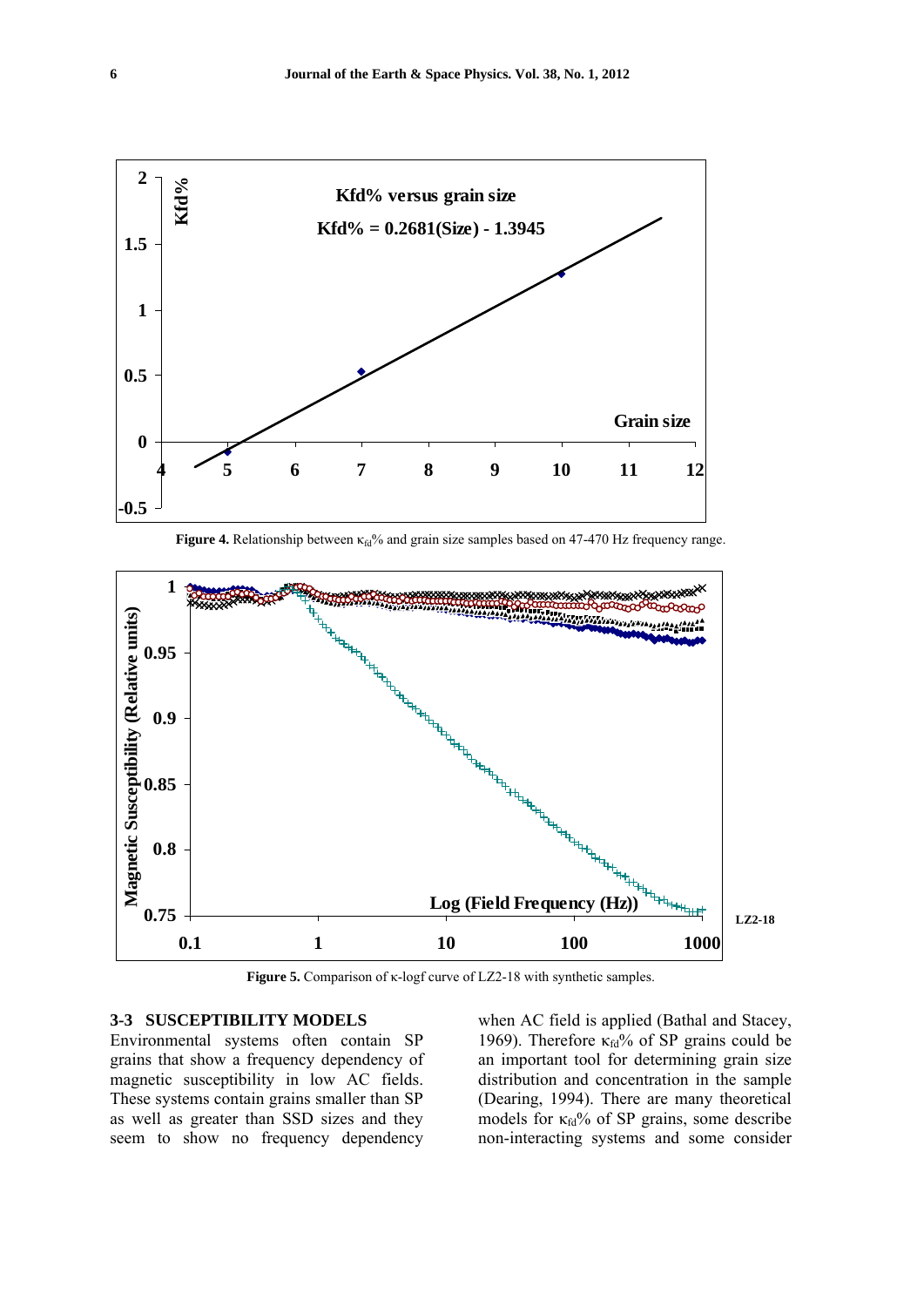the influence of magnetic grain interaction on magnetic properties (e.g. Virdee, 1999). Dormann-Bessais-Fiorani model (DBF model, Dormann et al., 1988) is a modified version of Worm non- interacting model (Worm, 1998) which considers interaction effect by adding interaction energy to the anisotropy energy for non-interacting state. Dormann et al. (1999b) applied this model on experimental results to consider grain interaction. In the present study also we apply DBF model as our results noticeably show the presence of interaction.

In a non-interacting system, the magnetic susceptibility of SP grains  $(\kappa_{\rm{sp}})$  in an AC field derived by N'eel (1949) and Worm (1998) as follows:

 $\kappa_{sp} = [M_s \tanh(M_s V M_s h/3kT)]/h(1+\omega^2\tau^2)$ 

For small h we have:

 $\kappa_{sp} = M_s^2 V \mu_0 / 3kT(1+\omega^2 \tau^2)$ 

In which  $\omega$  is wave number,  $\mu_0$  is magnetic permeability,  $M_s$  is spontaneous magnetisation, k is Boltzman constant and T is temperature.  $\tau$  is relaxation time which is driven by Neel (1949):

$$
\tau = \tau_0 e^{-\left(E_{\rm B}/kT\right)}
$$

In which  $\tau_0$  is atomic arrangement time. It is chosen  $10^{-9}$ s for magnetite (worm 1998).  $E_B$  is the barrier energy for magnetic dipole moment to switch its direction (Worm 1998). It is equal to the energy of anisotropy when grains are non-interacting.

 $E_B = E_a = \mu_0 M_s V H_k$ 

In the case of interacting grains, each SP grain is influenced by magnetic dipole of neighbouring grains as well as the ambient magnetic field (Dunlop and West, 1969). Therefore, an interacting field also has to be considered in addition to the grain response to the external field. The behaviour of a bulk of SP grains with randomly distributed magnetic dipoles is considered in two steps by Dormann *et.al.* (1999 a, b). The first step is to consider a non-interacting SP grains model, Worm model, for calculating pure super paramagnetic susceptibility (Worm,

1998) and the second step is to add the effect of weak interaction between SP grains to the worm model (Dormann, *et.al.,* 1999a).

Dormann estimates the average interaction potential energy over all possible arrangements of particles and shows that the dynamic interaction is equivalent to an increase in particle anisotropy of noninteracting N'eel model (1949). As the first approximation, for only nearest neighbour's, barrier energy can be written as follows (O'Grady et.al., 1993):

$$
E_B = E_a + E_{in}
$$

In which  $E_a$  is the anisotropy energy for non-interacting state,  $E_{in}$  interaction energy:

$$
E_{in} = n \mu_0 M^2_s V_M a_1 L(\mu_0 M^2_s V_M a_1/KT)
$$

In which  $V_M$  is the mean volume of the SP particles,

$$
a_1 = V_M \, {<} 3cos^2 \, \psi - 1 {>} \, {<} d_{cc}^{3} {>}
$$

n is the average number of nearestneighbours,  $\psi$  and  $d_{cc}$  shows the position of the nearest neighbour. The value of  $\psi$  is not significant compared to the other variables and the term  $\langle 3\cos^2 \psi - 1 \rangle$  varies between 1 and 2, for simplicity ψ was held constant at room temperature. L is Langevin function.  $\langle d_{\rm cc} \rangle$  is the mean centre-to-centre interparticle separation. It is normally written as  $d_{\rm cc} = d d_0$ , where  $d_0$  is average diameter of the SP grains and d is relative distance in terms of  $d_0$ .  $\tau_0$  is weekly affected by the interaction field. This effect is relatively small and in the following calculations it is assumed to be constant (Dormann et al., 1999b).

Figure 6 produced according to DBF interacting model using a certain and similar value of n and d for the three grain sizes of 5, 7, 10 nm and the mixed samples over the frequency range of 0-1000 Hz. Our experimental and theoretical results show a similar trend of  $\kappa$  and  $\kappa$   $\frac{1}{d}$ % variation with the applied field frequency. This suggests that DFB is probably a proper theoretical model for our experimental data. It is consistent with Muxworthy (2001) calculation for weakly interacting grain distributions.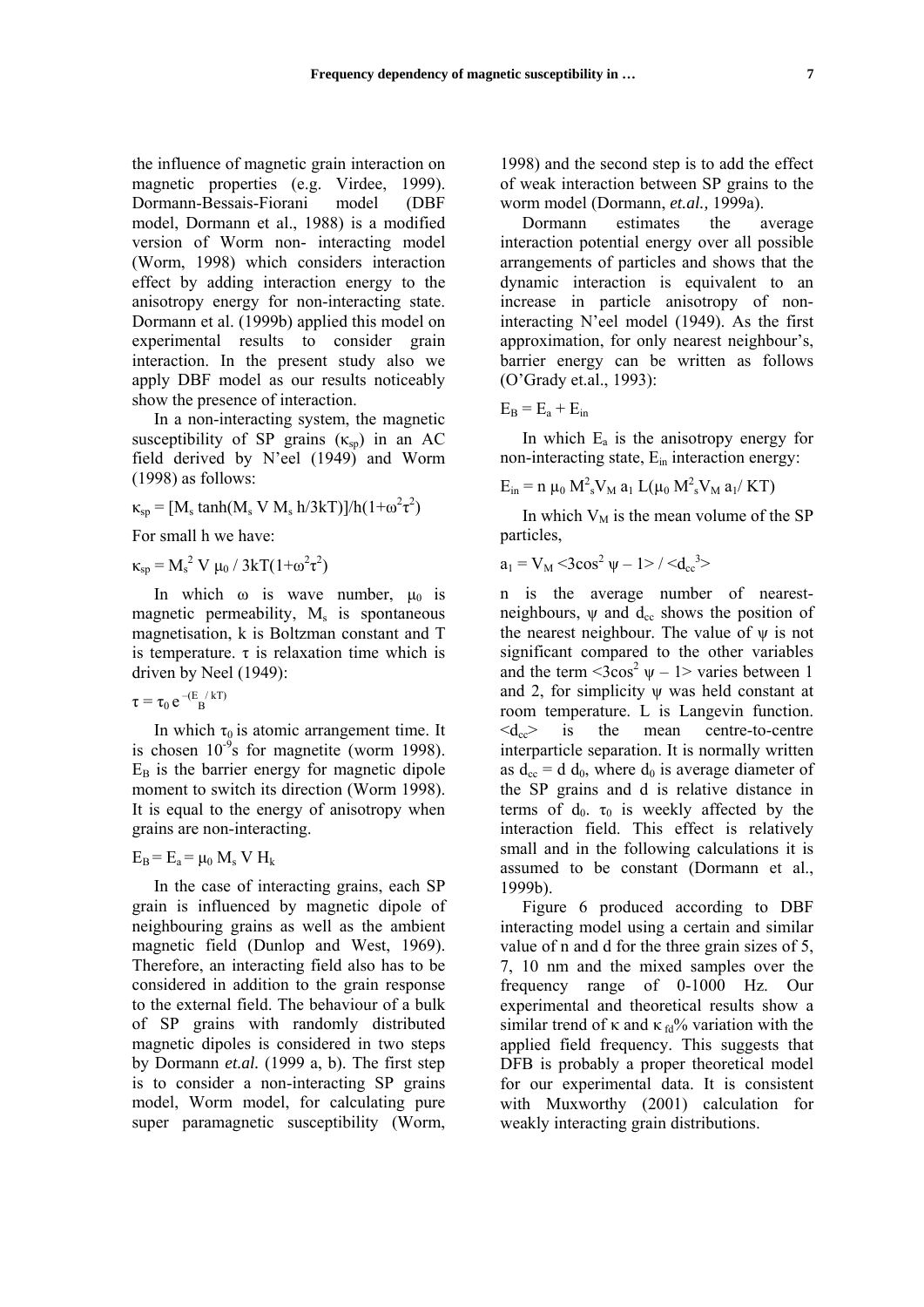

**Figure 6.** Magnetic susceptibility (κ) produced by DBF Model versus wave frequency (logf ) for three sizes (5nm, 7nm and 10nm) and the mixed samples.

### **3-4 FREQUENCY DEPENDENCY**

The limited data presented here are consistent with theory (Dormann et al., 1988; Muxworthy, 2001) and deductions from empirical studies (eg. Oldfield *et al.,* 1985) that predict low but non-zero  $\kappa_{fd}$ % values in the 5 nm range of ferrimagnetic minerals, increasing with grain size up to 10 nm. Measurable  $\kappa_{fd}$ % values for grains 5-10 nm confirms previous theoretical considerations (Dearing et al., 1996; Wörm, 1998; Muxworthy, 2001) that frequency-dependent measurements are not related simply to the presence of viscous grains lying within a very narrow range at the SP/SSD boundary.

Enforced grain interaction by drying previously weekly-interacting grains causes reduction of  $\kappa_{fd}$ % values by ~25%. This is in line with Muxworthy (2001) findings for weakly interacting grain distributions. But the observation that the  $\kappa_{fd}$ % value is higher than any of the component grains in a mixture is counter to expectations that a wide grain distribution will generally show higher  $\kappa_{\text{fd}}$ % values. Higher  $\kappa_{\text{fd}}$ % values in wide grain assemblages may thus indicate lower interaction effects either through increased

interaction distances or reduced numbers of nearest grain neighbours. More analyses are needed to confirm this single observation, but it does raise the possibility that theoretical curves of interaction effects for SP grain size distributions may not directly map on to actual grain size distributions and interaction effects in soils. Linked to this, the limited data presented here do not support specific calculations (Muxworthy, 2001) that predict enhanced  $\kappa_{fd}$ % values due to interactions in grain size ranges <6 nm.

### **4 CONCLUSIONS**

For measurements made on the MPMS, calculated  $\kappa_{fd}$ % values of nano-sized magnetite grains appear to increase roughly linearly with mean grain diameter over the range 5-10 nm. Although all the magnetite grain sizes measured lie in the SP size range, it seems that for these magnetite grains we can assign a lower boundary for nonfrequency dependent grains at <5 nm.

At all frequencies between 1 and 1000 Hz the susceptibility value for a mixed sample of known grain sizes is less than the calculated value from the virtual sample. This means